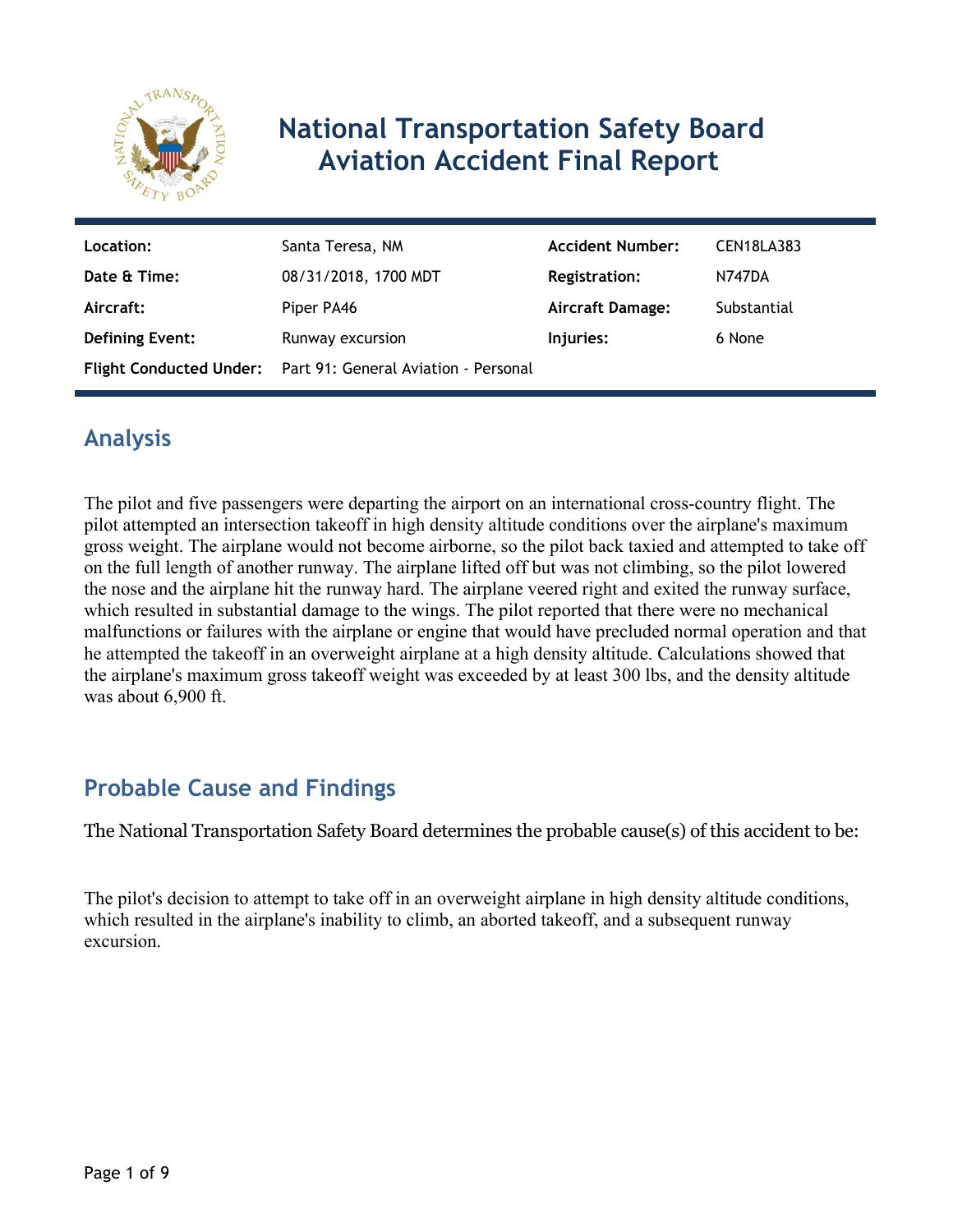| <b>Findings</b>             |                                                     |
|-----------------------------|-----------------------------------------------------|
| Aircraft                    | Maximum weight - Capability exceeded (Cause)        |
| Personnel issues            | Decision making/judgment - Pilot (Cause)            |
| <b>Environmental issues</b> | High density altitude - Effect on operation (Cause) |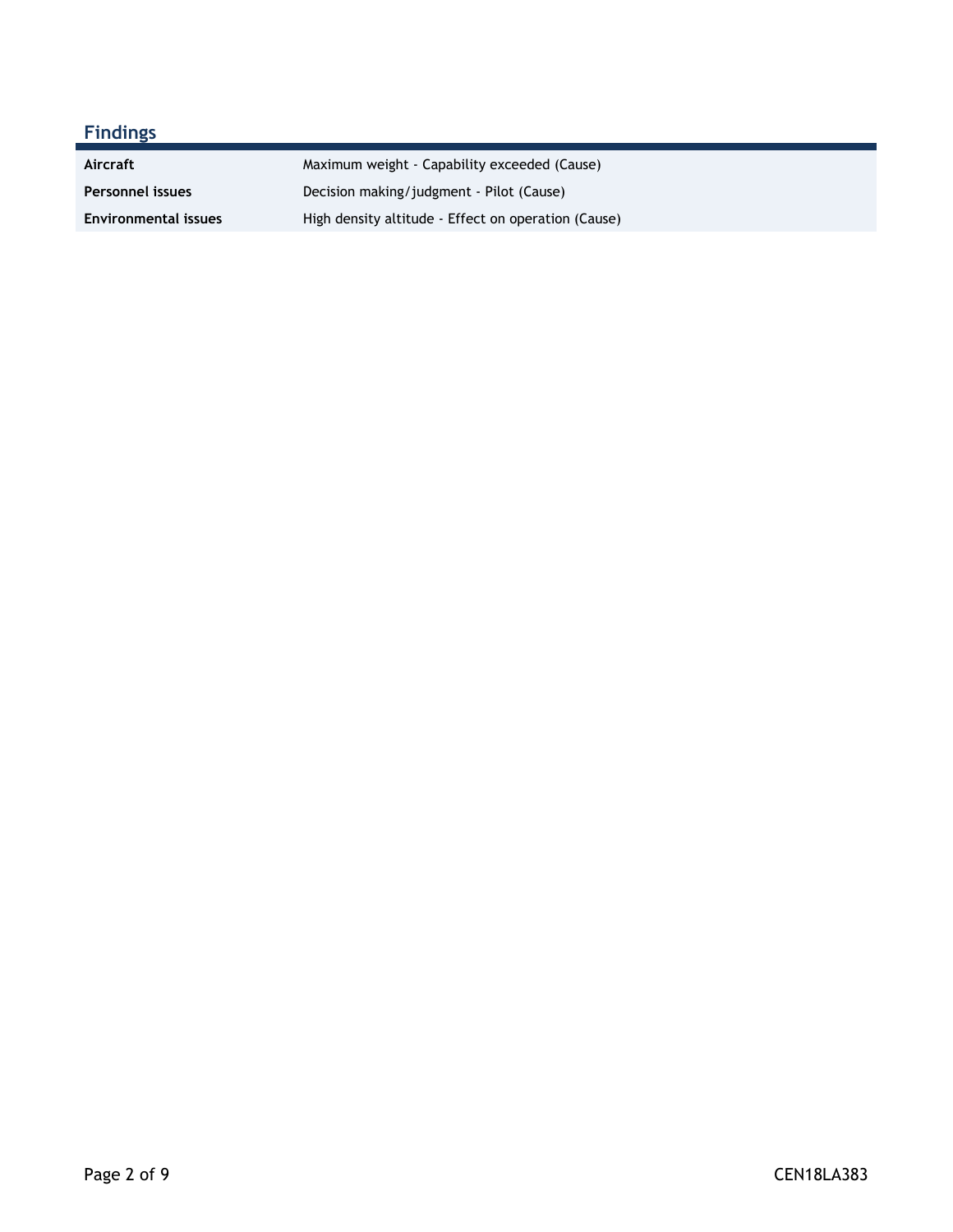## **Factual Information**

On August 31, 2018, about 1700 mountain daylight time, a Piper PA46-350P airplane, N747DA, registered to a private individual, sustained substantial damage during an aborted takeoff from the Dona Ana International Jetport (DNA), Santa Teresa, New Mexico. All 6 occupants, the private pilot and 5 passengers, were not injured. Visual meteorological conditions prevailed and a flight plan was not filed. The personal cross country flight was conducted under the provisions of Title 14 *Federal Code of Regulations* Part 91. The flight's intended destination was Chihuahua, Mexico.

After refueling and loading the passengers and baggage, the pilot taxied to the intersection of taxiway Delta and runway 10 at DNA. With 10° of flaps and full throttle, the pilot began the takeoff on runway 10 from the intersection. The airplane did not lift off, so the pilot stopped the takeoff and back taxied to the end of the reciprocal runway (runway 28). The pilot reported that the wind was calm. With 20° of flaps and full throttle, the pilot started to takeoff, using the full length of runway 28. Approaching 60-70 knots, the airplane started to liftoff, but was not climbing. The pilot then lowered the nose toward the runway. The airplane hit the runway hard, veered to the right, and exited the runway. After the airplane came to a stop in the grass, all occupants exited. During the excursion, the left main landing gear collapsed. The top of the left wing was punctured and the right wing's leading edge was buckled and dented along the span of the front spar.

The pilot reported on the National Transportation Safety Board Accident Report Form 6120 that he took off overweight and at a high density altitude. The pilot also indicated on the form that there were no mechanical anomalies with the airplane that would have precluded normal operations. Data from the aircraft's weight and balance sheet (dated June 8, 2008), fuel logs, and estimated pilot/passenger weights were used to calculate the airplane's takeoff weight at the time of the accident. The calculations estimated the takeoff weight to be about 4,675 lbs., without baggage. Fixed Base Operator personnel reported that a large amount of baggage was loaded onto the airplane before takeoff; however, the weight of this baggage was not known. The maximum takeoff weight for the airplane was 4,358 lbs. the density altitude was approximately 6,900 ft.

#### **History of Flight**

**Prior to flight** Aircraft loading event **Takeoff Runway excursion (Defining event)**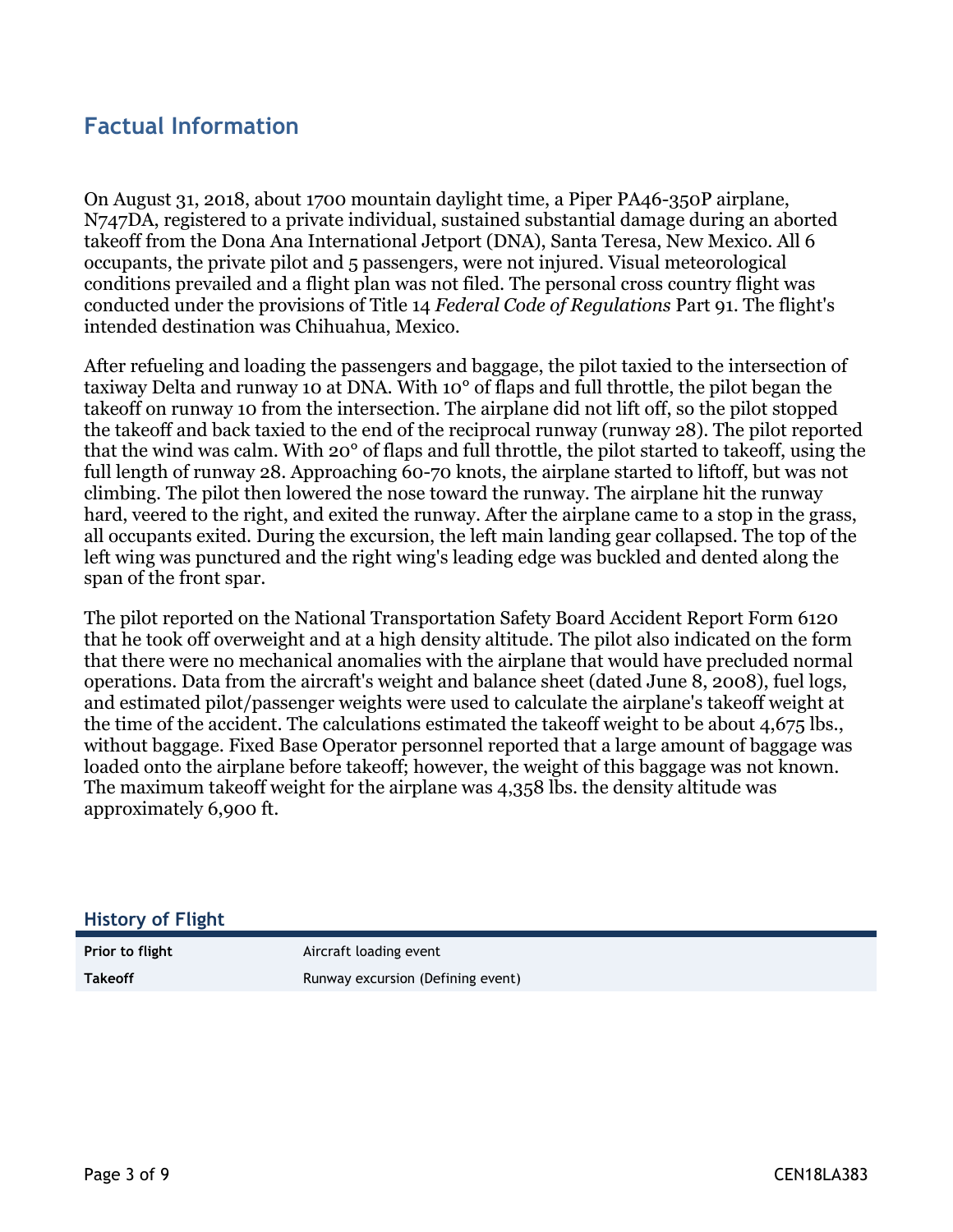### **Pilot Information**

| Certificate:                     | Private                                                                                                                                                               | Age:                              | <b>56, Male</b> |
|----------------------------------|-----------------------------------------------------------------------------------------------------------------------------------------------------------------------|-----------------------------------|-----------------|
| Airplane Rating(s):              | Single-engine Land                                                                                                                                                    | Seat Occupied:                    | Left            |
| <b>Other Aircraft Rating(s):</b> | None                                                                                                                                                                  | <b>Restraint Used:</b>            |                 |
| Instrument Rating(s):            | None                                                                                                                                                                  | <b>Second Pilot Present:</b>      | No              |
| Instructor Rating(s):            | None                                                                                                                                                                  | <b>Toxicology Performed:</b>      | No              |
| <b>Medical Certification:</b>    | Class 2 Without<br>Waivers/Limitations                                                                                                                                | Last FAA Medical Exam:            | 05/26/2016      |
| <b>Occupational Pilot:</b>       | No                                                                                                                                                                    | Last Flight Review or Equivalent: | 04/12/2014      |
| <b>Flight Time:</b>              | (Estimated) 1500 hours (Total, all aircraft), 700 hours (Total, this make and model), 30 hours<br>(Last 90 days, all aircraft), 1 hours (Last 24 hours, all aircraft) |                                   |                 |

# **Aircraft and Owner/Operator Information**

| Aircraft Make:                | Piper                               | <b>Registration:</b>                     | <b>N747DA</b>   |
|-------------------------------|-------------------------------------|------------------------------------------|-----------------|
| Model/Series:                 | PA46 350P                           | <b>Aircraft Category:</b>                | Airplane        |
| <b>Year of Manufacture:</b>   | 2008                                | <b>Amateur Built:</b>                    | No.             |
| Airworthiness Certificate:    | Normal                              | Serial Number:                           | 4636445         |
| <b>Landing Gear Type:</b>     | Retractable - Tricycle              | Seats:                                   | 8               |
| Date/Type of Last Inspection: | 07/26/2017, Annual                  | <b>Certified Max Gross Wt.:</b>          | 4299 lbs        |
| Time Since Last Inspection:   |                                     | Engines:                                 | 1 Reciprocating |
| Airframe Total Time:          | 1277 Hours as of last<br>inspection | <b>Engine Manufacturer:</b>              | Lycoming        |
| ELT:                          | Installed, not activated            | <b>Engine Model/Series:</b>              | TIO-540-AE2A    |
| <b>Registered Owner:</b>      | On file                             | <b>Rated Power:</b>                      | 350 hp          |
| Operator:                     | On file                             | <b>Operating Certificate(s)</b><br>Held: | None            |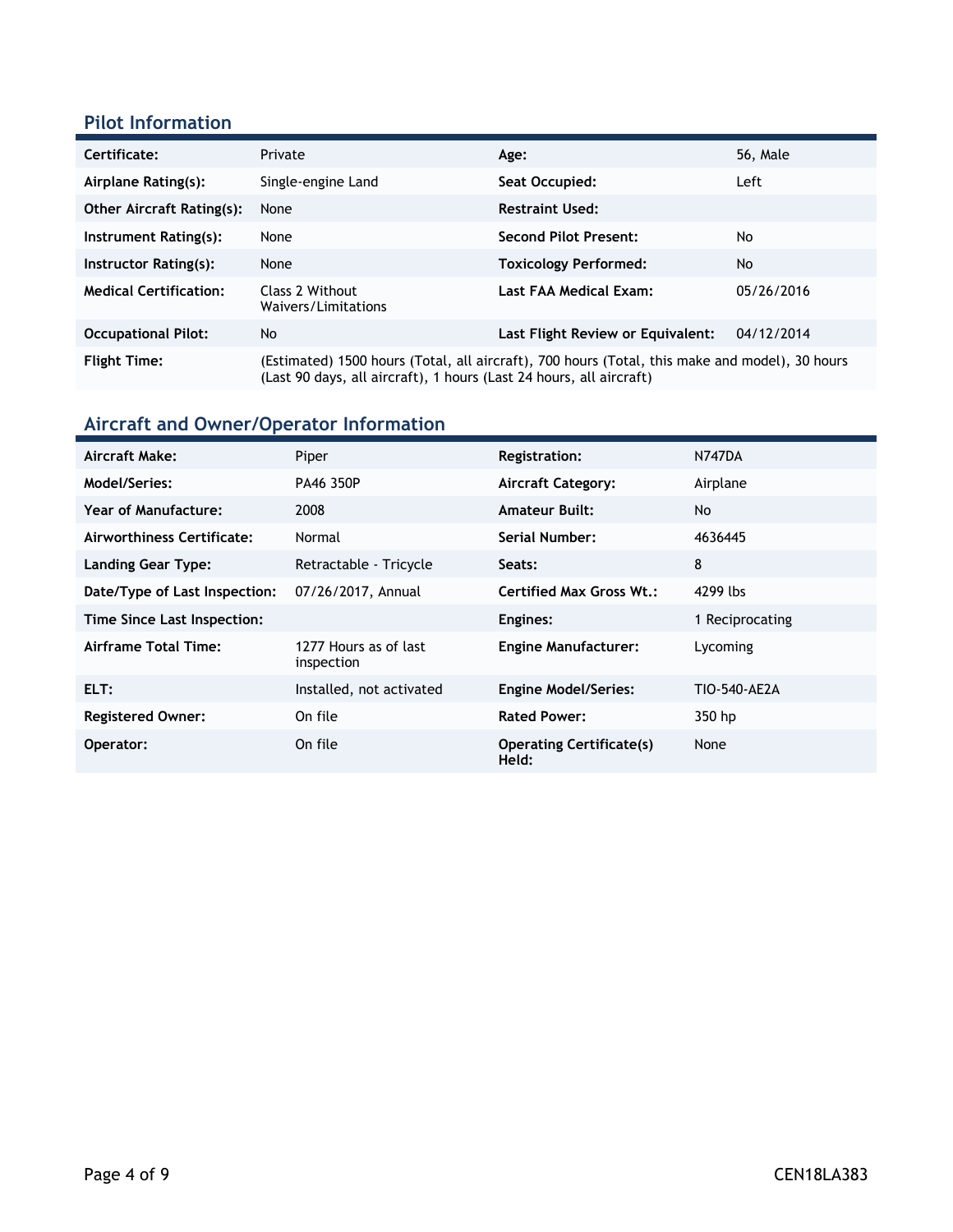#### **Meteorological Information and Flight Plan**

| <b>Conditions at Accident Site:</b>     | <b>Visual Conditions</b>         | <b>Condition of Light:</b>                     | Day              |
|-----------------------------------------|----------------------------------|------------------------------------------------|------------------|
| <b>Observation Facility, Elevation:</b> | DNA, 4112 ft msl                 | Distance from Accident Site:                   | 0 Nautical Miles |
| <b>Observation Time:</b>                | 1656 MST                         | <b>Direction from Accident Site:</b>           | $0^{\circ}$      |
| <b>Lowest Cloud Condition:</b>          | Clear                            | Visibility                                     | 10 Miles         |
| Lowest Ceiling:                         | None                             | Visibility (RVR):                              |                  |
| <b>Wind Speed/Gusts:</b>                | 6 knots $/$                      | <b>Turbulence Type</b><br>Forecast/Actual:     | None / None      |
| <b>Wind Direction:</b>                  | $140^\circ$                      | <b>Turbulence Severity</b><br>Forecast/Actual: | N/A / N/A        |
| <b>Altimeter Setting:</b>               | 29.9 inches Hg                   | Temperature/Dew Point:                         | 30°C / 24°C      |
| <b>Precipitation and Obscuration:</b>   | No Obscuration; No Precipitation |                                                |                  |
| <b>Departure Point:</b>                 | Santa Teresa, NM (DNA)           | Type of Flight Plan Filed:                     | None             |
| Destination:                            | Chihuahua, FN                    | <b>Type of Clearance:</b>                      | None             |
| <b>Departure Time:</b>                  | 1700 MDT                         | Type of Airspace:                              | Class E          |

#### **Airport Information**

| Airport:                                     | Dona Ana County Int Jetport (DNA) | <b>Runway Surface Type:</b>      | Asphalt |
|----------------------------------------------|-----------------------------------|----------------------------------|---------|
| <b>Airport Elevation:</b>                    | 4112 ft                           | <b>Runway Surface Condition:</b> | Drv     |
| Runway Used:                                 | 28                                | IFR Approach:                    | None    |
| <b>Runway Length/Width:</b> 9550 ft / 100 ft |                                   | VFR Approach/Landing:            | None    |

#### **Wreckage and Impact Information**

| Crew Injuries:          | 1 None | Aircraft Damage:           | Substantial                  |
|-------------------------|--------|----------------------------|------------------------------|
| Passenger Injuries:     | 5 None | <b>Aircraft Fire:</b>      | None                         |
| <b>Ground Injuries:</b> | N/A    | <b>Aircraft Explosion:</b> | None                         |
| Total Injuries:         | 6 None | Latitude, Longitude;       | 31.880556, -106.703333 (est) |

### **Preventing Similar Accidents**

Minding Weight, Maintaining Balance

#### **Improper or Unperformed Calculations Can be Fatal**

#### **The problem**

Between 2008 and 2016, the probable causes of 136 general aviation (GA) accidents were related to pilots improperly conducting preflight performance calculations for weight and balance or not conducting them at all. One-third of these accidents resulted in pilot and/or passenger deaths.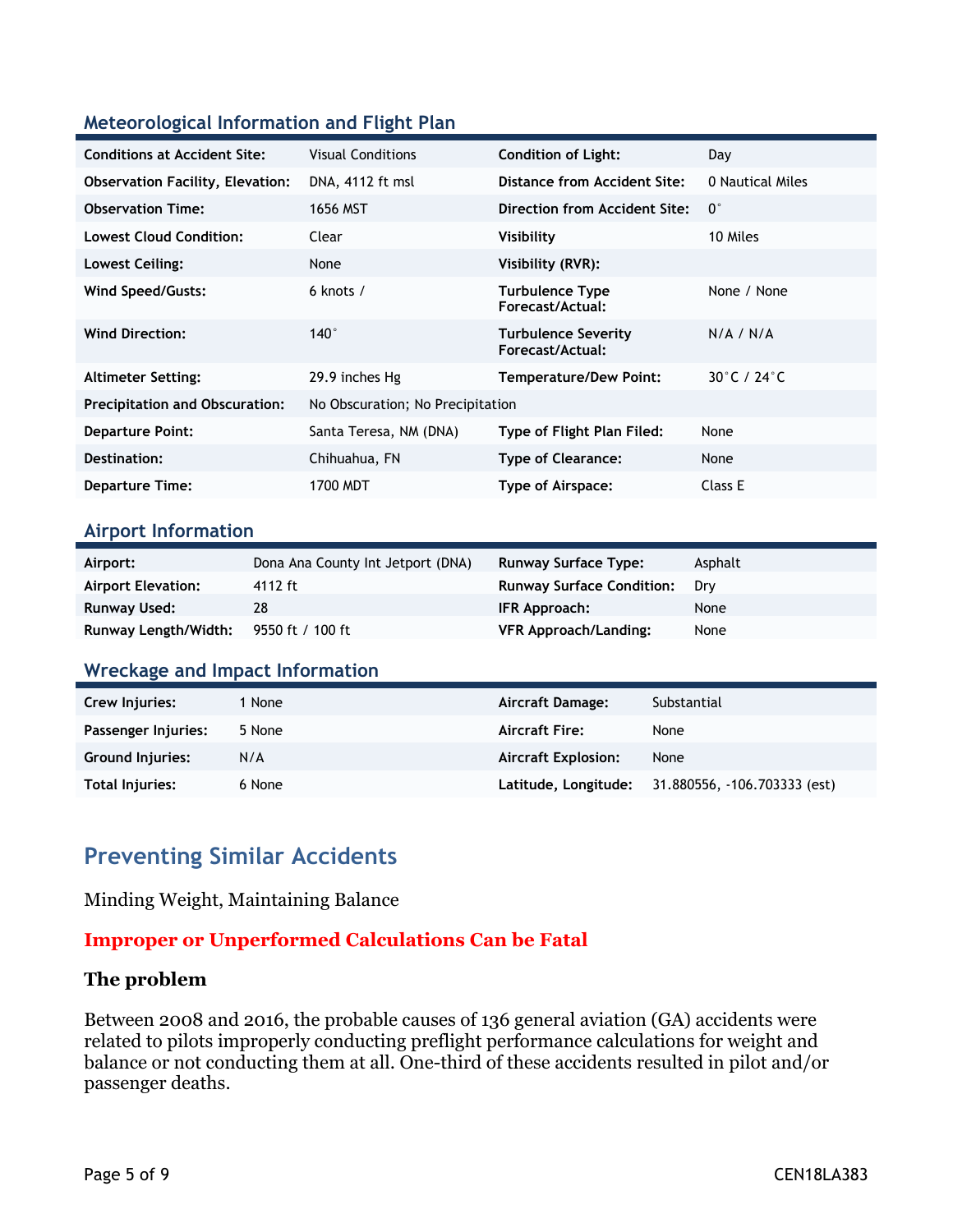If pilots do not perform preflight calculations to verify that their aircraft are within allowable weight and center of gravity (CG) limits, the aircraft could be operated in exceedance of their certificated takeoff gross weight and/or outside CG limits.

Overloading aircraft or operating outside of the CG limits can severely degrade an aircraft's performance characteristics and ultimately lead to an aerodynamic stall and/or loss of aircraft control, typically during takeoff or landing.

Not accounting for atmospheric conditions—such as wind, high temperature, and high-density altitude—on an aircraft's performance can exacerbate the effects of operating outside of weight and CG limits. Even if an aircraft is under or near its maximum gross takeoff limit, atmospheric conditions can degrade the aircraft's performance enough to prevent it from attaining or maintaining a climb.

### **Related accidents**

The following examples from the National Transportation Safety Board's (NTSB) accident database show the diverse circumstances under which these types of accidents happen:

- An airline transport pilot was conducting a flight from a fishing lodge to a remote fishing location in a float-equipped de Havilland DHC-3T (Otter) airplane, which impacted tundra-covered terrain just after takeoff from a lake. Three passengers were killed, the pilot and four passengers sustained serious injuries, and two passengers sustained minor injuries. According to a witness, after liftoff, the airplane began to climb and then descended. The floats struck the water, then the airplane briefly became airborne again before crashing. The pilot reported that, before departure, the front and center fuel tanks were filled and that the aft fuel tank had "residual" fuel. He said that he "guesstimated" the airplane's weight and balance before departure (he did not weigh the cargo, obtain passenger weights, or document any weight and balance calculations). A postaccident weight and balance study using the passenger weights, weighed cargo, and fuel load showed that the airplane exceeded its maximum gross weight by about 508.6 lbs and that the CG was 4.08 inches aft of the aft CG limit. The pilot's failure to determine the airplane's actual preflight weight and CG led to the airplane being operated outside of its weight and CG limits, preventing it from attaining a proper airspeed and ultimately resulting in an aerodynamic stall. ([ANC15FA071\)](https://app.ntsb.gov/pdfgenerator/ReportGeneratorFile.ashx?EventID=20150915X52520&AKey=1&RType=HTML&IType=FA)
- A Robinson R22 Beta II helicopter sustained substantial damage when it collided with rising terrain 10 miles west of its departure point. The private pilot sustained a serious injury, and the passenger sustained a minor injury. The pilot reported that, as he was flying the helicopter up a canyon and climbing in rising mountainous terrain, he noticed a substantial tailwind gust, followed by a decrease in airspeed below effective translational lift. The helicopter stopped climbing, and the pilot immediately made a left turn with the intention of reversing course and turning into the wind. However, the helicopter impacted rising terrain. The investigation determined that the helicopter was operating about 30 lbs above its maximum gross weight and that the calculated density altitude was about 9,600 ft. The pilot did not know that the helicopter's gross weight was greater than its maximum due to inadequate preflight planning. His subsequent decision to attempt to climb over rising terrain in high-density altitude conditions with a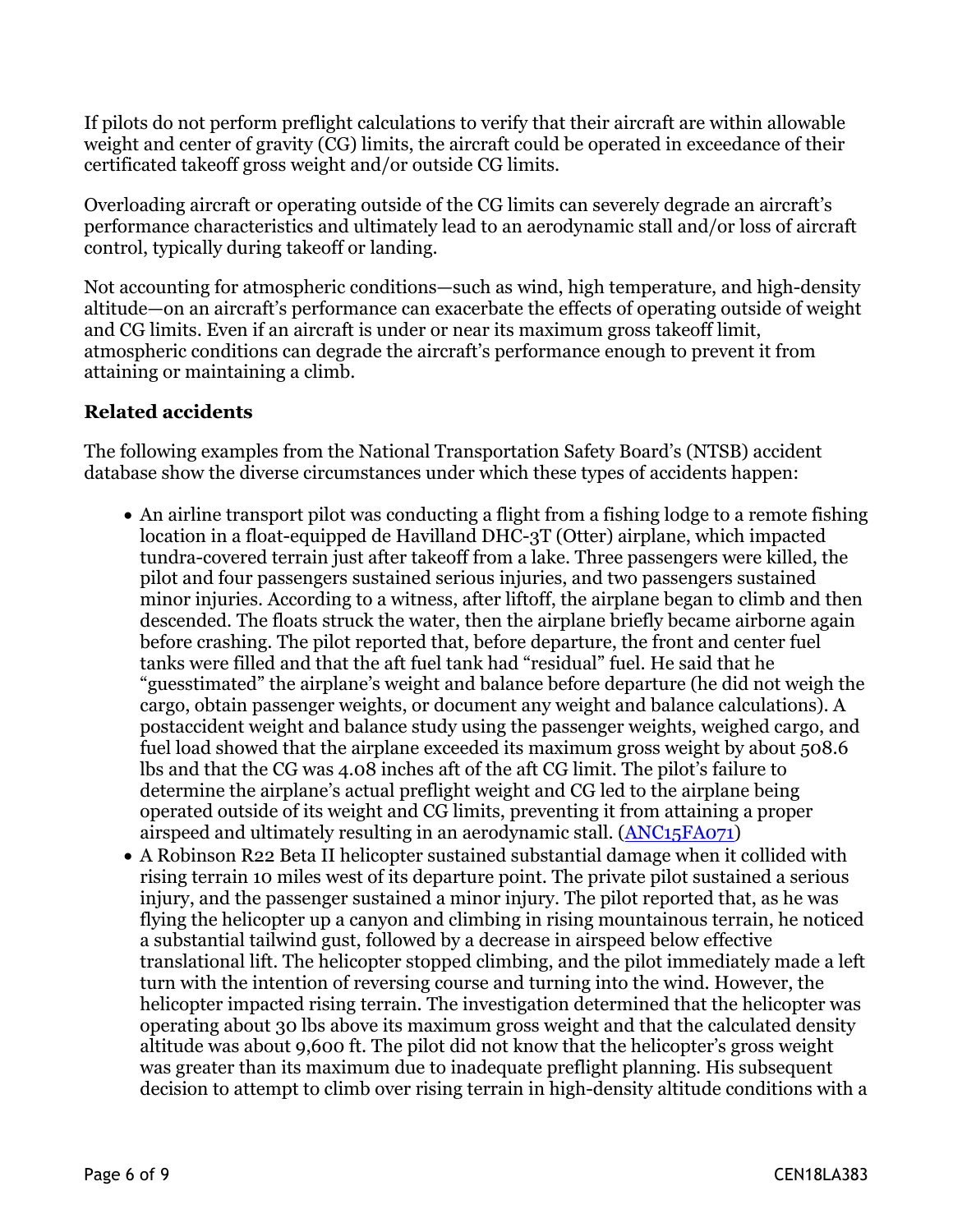tailwind resulted in the helicopter's inability to maintain a positive climb rate and subsequent impact with terrain. [\(GAA15LA131\)](https://app.ntsb.gov/pdfgenerator/ReportGeneratorFile.ashx?EventID=20150622X33904&AKey=1&RType=HTML&IType=LA)

- A Beech 100 ran off the departure end of the runway during takeoff, substantially damaging the airplane. The airline transport pilot, copilot, and eight passengers were not injured. During the takeoff roll, the airplane did not accelerate as quickly as the pilot expected. When the airplane reached the last third of the runway, the pilot pulled back on the control yoke to lift the airplane off the runway, but the stall warning horn sounded. He lowered the nose, but the airplane subsequently departed the runway and impacted terrain and obstacles. The pilot reported that he knew that the total weight of the eight passengers, their bags, and the fuel caused the airplane to be overweight, but he did not complete a weight and balance form or determine the expected takeoff performance before the flight. After the accident, the pilot determined that the airplane was 623 lbs over its maximum gross weight. The pilot's decision to depart knowing that the airplane was over its maximum gross takeoff weight was unsafe. Coupling that decision with the pilot's failure to determine the expected takeoff performance resulted in the airplane not accelerating as expected and its subsequent runway excursion. [\(CEN17LA029\)](https://app.ntsb.gov/pdfgenerator/ReportGeneratorFile.ashx?EventID=20161031X10800&AKey=1&RType=HTML&IType=LA)
- A flight instructor and student pilot were conducting an instructional flight in an Aeronca 11AC airplane when it impacted trees at the departure end of the runway, resulting in minor injuries to the student. The flight instructor reported that, during the takeoff climb from a grass runway, the "climb rate became stagnant." He added that he instructed the student to "lower the nose slightly," but the airplane still could not establish a "normal climb rate." After taking over the flight controls, the flight instructor turned the airplane toward a small gap in the tree line ahead, and the airplane subsequently impacted the trees. According to the flight instructor, the airplane departed "loaded at gross weight." The student reported that the flight instructor did not discuss the airplane's weight and balance with him before the flight. Postaccident weight and balance calculations revealed that the airplane was 139 lbs over its maximum gross weight, and the calculated density altitude was about 2,648 ft. The airplane's overweight condition, in combination with the takeoff in high-density altitude conditions from a turf runway, decreased the airplane's takeoff performance and resulted in the accident. [\(GAA17CA347\)](https://app.ntsb.gov/pdfgenerator/ReportGeneratorFile.ashx?EventID=20170619X84923&AKey=1&RType=HTML&IType=CA)

#### **What can pilots do?**

- **Know** your aircraft's limitations and the factors that can affect its performance.
- **Conduct** weight and balance calculations in accordance with the applicable aircraft flight manuals (AFM) to ensure that your aircraft is loaded within its weight and CG limits. The limitations section of each AFM or Pilot's Operating Handbook contains details about the maximum weight and CG limits for takeoff and landing.
- **Be prepared** and conduct takeoff and landing distance calculations as part of your preflight planning. Remember to account for fuel burn during flight, which will result in a CG shift and decrease in weight.
- **Be aware** of the atmospheric conditions that exist at the time throughout your flight and account for these factors in all your performance calculations.
- **Remember** that operating the aircraft above its maximum gross weight can result in a longer takeoff run due to the airplane's slower acceleration and the need for a higher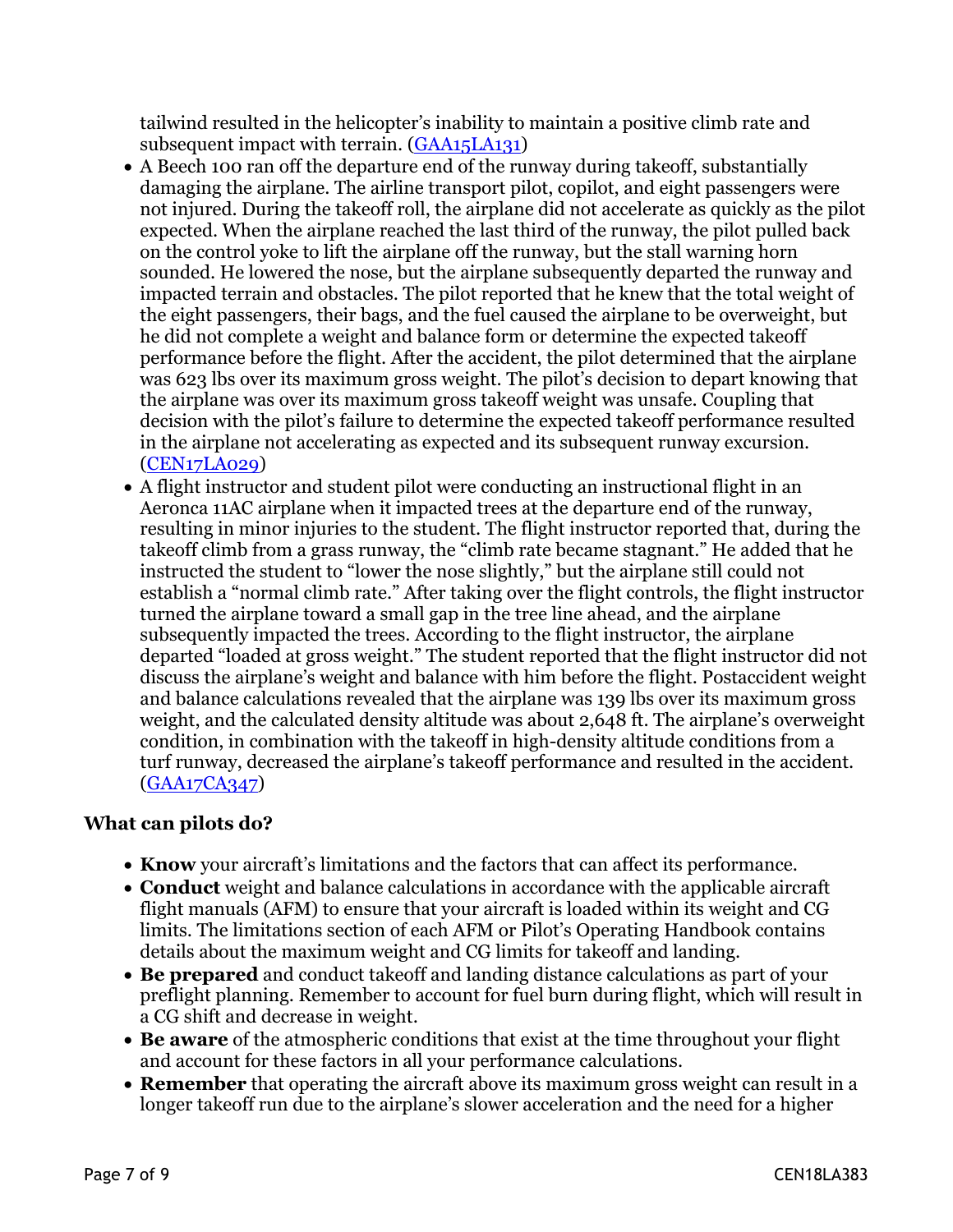takeoff speed; shallower climb angles and reduced climb rates; reduced cruising speed; shorter range; higher stall speeds; and longer landing rolls.

- **Be aware** that operating an aircraft outside of its CG limits can degrade its handling qualities, resulting in reduced stability and/or reduced control authority, which increases the risk of a loss of control. Be vigilant on every flight.
- **Determine** the CG even if your aircraft is under its maximum gross weight. Even if an aircraft is within its allowable gross weight, it may be loaded outside of its CG limits.
- **Do not "guesstimate"** passenger and cargo weights. The margins of error are small, and even slightly underestimating these weights could kill or seriously injure you, a friend or colleague, or a family member.
- When using automated weight and balance application calculators, **ensure** that the basic empty weight and moment match the specific values for your aircraft. Sample weight and balance data should never be used as a substitute for actual numbers in the AFM.
- If any major modifications to your aircraft change its weight or CG, such as the installation of onboard equipment, **ensure** that this information is in the updated weight and balance forms contained in the AFM.
- **Remember** that aircraft performance can only be determined after the gross weight is computed. Professional flight crews do these computations routinely. You should strive for professionalism as well when you are planning your flights.

### **REMEMBER — Before Every Flight, Ensure That Your Aircraft Can Operate Safely**

### **Interested in more information?**

Education and training are essential to improving GA safety. The Federal Aviation Administration (FAA) Safety Team ([FAASTeam\)](https://www.faasafety.gov/) provides access to online training courses, seminars, and webinars as part of the FAA's "WINGS—Pilot Proficiency Program." The program includes targeted flight training designed to help pilots develop the knowledge and skills needed to achieve flight proficiency and to assess and mitigate the risks associated with the most common causes of accidents, including operating outside of weight and CG limits. The courses and resources listed below (among others), as well as seminar and webinar information, can be accessed from the FAASTeam website at [www.faasafety.gov](https://www.faasafety.gov/) through an existing account or creation of a free FAASTeam account.)

- [Performance Limitations](https://www.faasafety.gov/gslac/ALC/course_content.aspx?pf=1&preview=true&cID=63)
- [Helicopter Weight & Balance, Performance](https://www.faasafety.gov/gslac/ALC/course_content.aspx?cID=103&sID=439&searchresults=true&preview=true)
- [Weight and Balance P-8740-05](https://www.faasafety.gov/gslac/ALC/libview_normal.aspx?id=6861)

FAA-H-8083-1, ["Weight and Balance Handbook,](https://www.faa.gov/regulations_policies/handbooks_manuals/aviation/media/FAA-H-8083-1.pdf)" and FAA-H-8083-21A, ["Helicopter Flying](https://www.faa.gov/regulations_policies/handbooks_manuals/aviation/helicopter_flying_handbook/)  [Handbook"](https://www.faa.gov/regulations_policies/handbooks_manuals/aviation/helicopter_flying_handbook/) both provide pilots with information on loading and operating aircraft and emphasize the importance of ensuring that the weight and CG are within the allowable limits. The handbooks also describe the negative effects of overloading an aircraft and operating an aircraft outside of CG limits. The handbooks provide exemplar loading computations for GA aircraft and corresponding loading graphs and tables of weight and moment indexes. Both handbooks can be accessed from the FAA's website at [www.faa.gov.](https://www.faa.gov/)